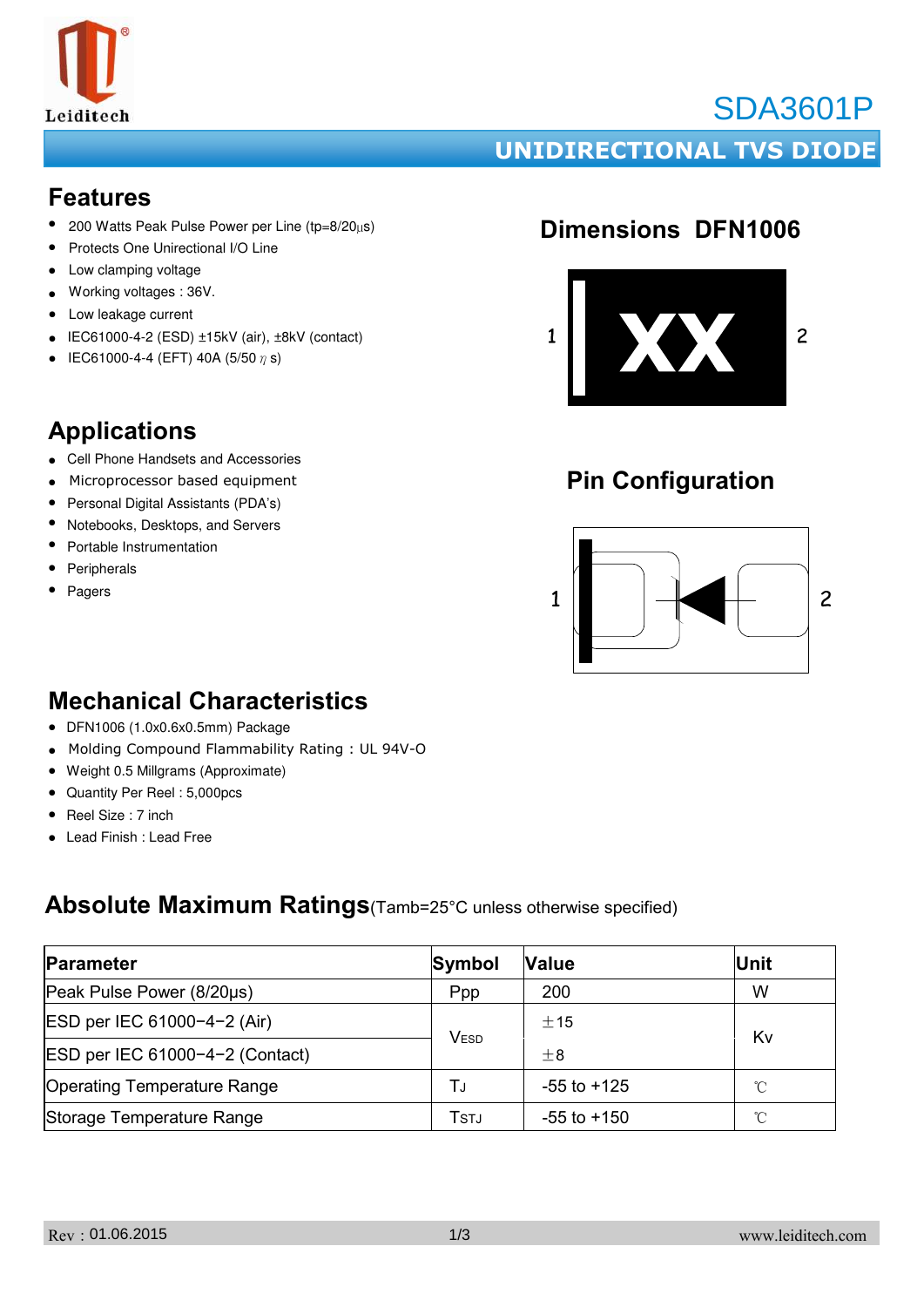

### **Electrical Characteristics**(TA=25°C unless otherwise specified)

| <b>Part Number</b> | Device<br>Marking | <b>V</b> <sub>RWM</sub><br>$(\mathsf{V})$ | $\mathsf{V}_{\texttt{BR}}$<br>(V) | (mA) | $\mathsf{V}_{\mathsf{C}}$<br>@1A | (Max) | Vc<br>$\mathcal{L}(\mathbb{Q})$ | <b>I</b> R<br>μA<br>(Max) | (Pf)<br>(Typ.) |
|--------------------|-------------------|-------------------------------------------|-----------------------------------|------|----------------------------------|-------|---------------------------------|---------------------------|----------------|
| SDA3601P           | YN                | 36                                        | 40                                |      | 60                               | 72    | 2                               |                           | 41             |

### **Characteristic Curves**